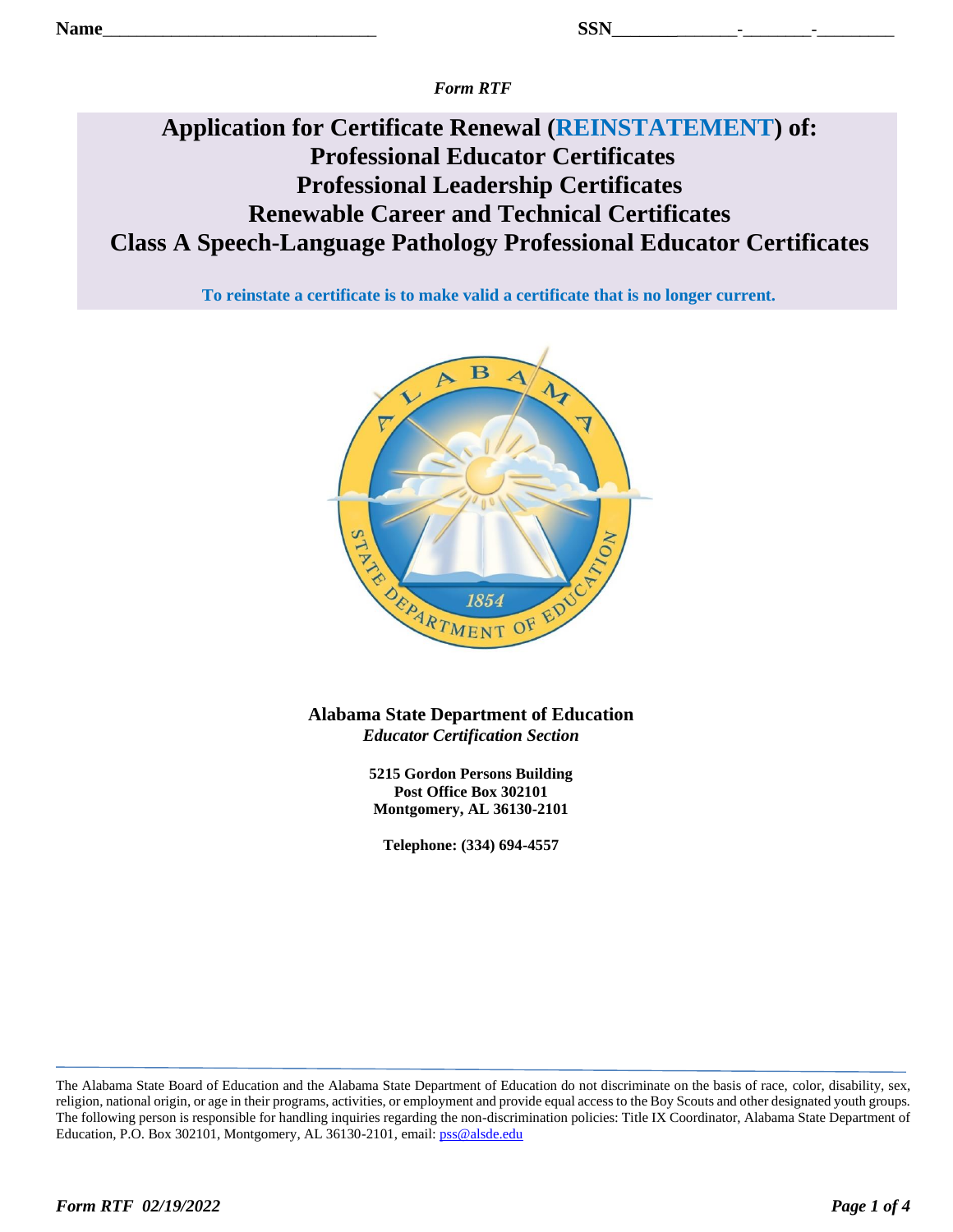#### **TYPE OR USE BLACK INK WHEN COMPLETING THIS FORM.**

#### **PERSONAL DATA** (*To be completed by the applicant. \*REQUIRED FIELDS*):

| Title (e.g., Mr.)                   | $*First$                | *Middle                              | <b>Maiden</b>   | *Last                                                                      | <b>Suffix</b>               |  |
|-------------------------------------|-------------------------|--------------------------------------|-----------------|----------------------------------------------------------------------------|-----------------------------|--|
|                                     |                         |                                      |                 |                                                                            |                             |  |
|                                     |                         |                                      |                 |                                                                            |                             |  |
| *Street/Apt./P.O. Box/Route and Box |                         |                                      | *City           | *State                                                                     | *ZIP Code                   |  |
|                                     |                         |                                      |                 |                                                                            |                             |  |
|                                     |                         |                                      |                 |                                                                            |                             |  |
| *Cell Telephone                     |                         | <b>Home Telephone</b>                |                 | <b>Work Telephone</b>                                                      |                             |  |
|                                     |                         |                                      |                 |                                                                            |                             |  |
|                                     |                         |                                      |                 |                                                                            |                             |  |
|                                     |                         |                                      |                 |                                                                            |                             |  |
|                                     | *Social Security Number |                                      | <b>ALSDE ID</b> |                                                                            | *Date of Birth (mm-dd-yyyy) |  |
|                                     |                         |                                      |                 |                                                                            |                             |  |
|                                     |                         |                                      |                 |                                                                            |                             |  |
|                                     | *E-mail Address         |                                      |                 |                                                                            |                             |  |
|                                     |                         |                                      |                 |                                                                            |                             |  |
|                                     |                         |                                      |                 |                                                                            |                             |  |
|                                     |                         |                                      |                 |                                                                            |                             |  |
|                                     |                         | <b>FOR STATISTICAL PURPOSES ONLY</b> |                 |                                                                            |                             |  |
| Gender (Choose one)                 |                         | Ethnic Origin (Choose one)           |                 | Race (Choose one or more, regardless of                                    |                             |  |
| $\Box$ (F) Female                   |                         | $\Box$ (01) Hispanic Latino          |                 | Ethnicity)                                                                 |                             |  |
| $\Box$ (M) Male                     |                         | $\Box$ (02) Not Hispanic Latino      |                 | $\Box$ (01) White                                                          |                             |  |
|                                     |                         |                                      |                 | $\Box$ (02) Black or African American                                      |                             |  |
|                                     |                         |                                      |                 | $\Box$ (04) American Indian or Alaska Native                               |                             |  |
|                                     |                         |                                      |                 | $\Box$ (05) Asian<br>$\Box$ (08) Native Hawaiian or Other Pacific Islander |                             |  |

## **SPOUSE OF OR ACTIVE-DUTY MILITARY PERSONNEL**

(Per Alabama Act No. 2012-533) This section is to be completed for spouses of active-duty military personnel or active-duty military personnel who would like to request an expedited review of the certification application packet.

 $\Box$  Yes  $\Box$  No I am married to and living with an active-duty member of the United States Armed Forces who has been relocated and stationed in Alabama under official military orders. **OR** 

 $\Box$  Yes  $\Box$  No I am an active-duty member of the United States Armed Forces who has been relocated and stationed in Alabama under official military orders.

## **I understand that this request to review my file on an expedited basis does not exclude me from meeting ANY Alabama teacher certification requirements, including testing.**

#### **PROFESSIONAL STATUS AND CRIMINAL HISTORY INFORMATION**

*Check "yes" or "no" for each question below.**"YES" responses require an attached explanation and any additional supporting documentation (e.g., court certified copies of judgment, conviction, and sentencing).*

## **READ CAREFULLY (***\*REQUIRED FIELDS***)**

|  | $\Box$ Yes $\Box$ No $*$ Have you ever had any adverse action (e.g. warning, reprimand, suspension, revocation, denial,<br>voluntary surrender) taken against a professional certificate, license or permit issued by an agency other<br>than the Alabama State Department of Education? |
|--|------------------------------------------------------------------------------------------------------------------------------------------------------------------------------------------------------------------------------------------------------------------------------------------|
|  | $\Box$ Yes $\Box$ No * Are you currently the subject of an investigation involving a violation of a profession's laws, rules,<br>standards or Code of Ethics by an agency other than the Alabama State Department of Education?                                                          |
|  | $\Box$ Yes $\Box$ No * Are you currently the subject of an investigation involving sexual misconduct or physical harm to a<br>child?                                                                                                                                                     |
|  | $\Box$ Yes $\Box$ No * Have you ever resigned from a position rather than face disciplinary action?                                                                                                                                                                                      |
|  | $\Box$ Yes $\Box$ No * Have you ever been convicted of, or entered a plea of no contest to a felony or misdemeanor other<br>than a minor traffic violation?                                                                                                                              |
|  | $\Box$ Yes $\Box$ No * Are you the subject of a pending investigation involving a criminal act?                                                                                                                                                                                          |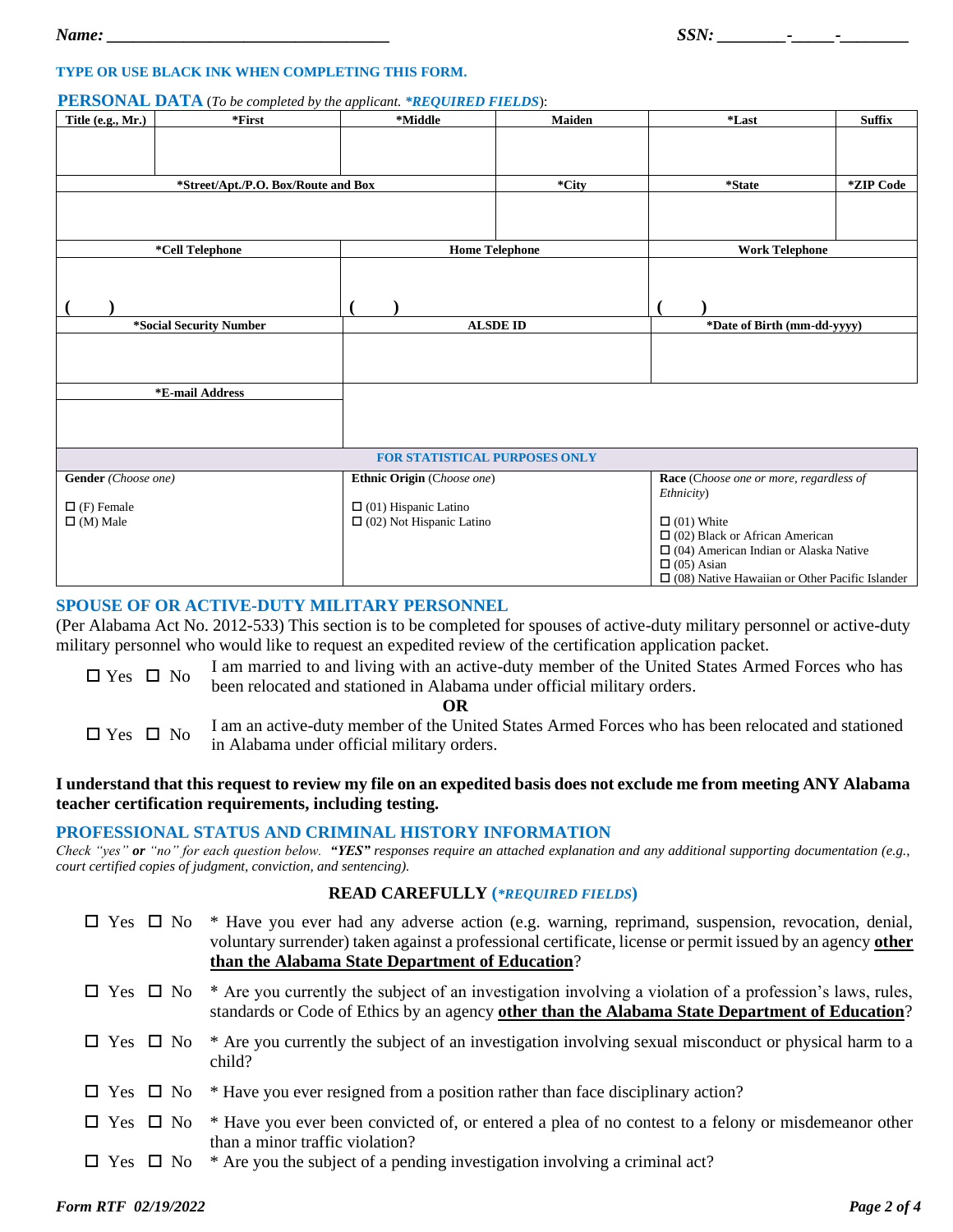*This option can only be applied to the following Alabama certificates:*

- **Professional Educator Certificates,**
- **Professional Leadership Certificates,**
- **Class A Speech-Language Pathology Professional Educator Certificates,**
- **Type II or III** Career and Technical Certificate endorsed in technical education and/or a technical education program area or health science,
- Level 2, 3, 4, or 5 Career and Technical Certificate endorsed in technical education and/or a technical education program area,
- **Level 4 or 5** Career and Technical Certificate endorsed in health science,
- **Specialty Area 2, 3, 4, or 5** Career and Technical Certificate endorsed in technical education and/or a technical education program area or health science,
- **Degree Equivalent 2, 3, 4, or 5** Career and Technical Certificate endorsed in a technical education program area, **or**
- **Degree Equivalent 2, 3, or 4** Career and Technical Certificate endorsed in health science.

|        | <b>APPLICATION REQUIREMENTS and CHECKLIST</b>                                                                                                                                                                                                                                                                                                                                                                                                                                                                                                                                                      |
|--------|----------------------------------------------------------------------------------------------------------------------------------------------------------------------------------------------------------------------------------------------------------------------------------------------------------------------------------------------------------------------------------------------------------------------------------------------------------------------------------------------------------------------------------------------------------------------------------------------------|
|        | To reinstate an Alabama certificate listed above, an application packet must include the items listed below.                                                                                                                                                                                                                                                                                                                                                                                                                                                                                       |
| $\Box$ | Supplement CIT with supporting documentation verifying United States citizenship or lawful presence in the United<br>States.                                                                                                                                                                                                                                                                                                                                                                                                                                                                       |
| $\Box$ | Form RTF.                                                                                                                                                                                                                                                                                                                                                                                                                                                                                                                                                                                          |
| $\Box$ | A \$30.00 nonrefundable application fee. Neither personal checks nor cash will be accepted.                                                                                                                                                                                                                                                                                                                                                                                                                                                                                                        |
|        | • The fee must be paid by cashier's check or money order made payable to the Alabama State Department of Education or<br>through the Alabama State Department of Education Educator Certification Online Payment System, with a major credit<br>card, at www.alabamainteractive.org/education (a \$4.00 transaction fee will be applied).<br>• The cashier's check, money order, or copy of the receipt verifying the confirmation number for the online payment must<br>accompany the application packet.                                                                                         |
| $\Box$ | A NEW Alabama State Bureau of Investigation (ASBI) and Federal Bureau of Investigation (FBI) criminal history<br>background check through the ALSDE must be conducted. The results must be on file in the Educator Certification<br>Section within 30 days prior to the date this application is received in the Educator Certification Section.<br>NOTE: If another valid Alabama certificate, license, or permit, is held on the date this application is received in the<br>Educator Certification Section a NEW background check is NOT required.                                              |
|        | fingerprint<br>Gemalto<br>• Instructions<br>regarding<br>the<br>available<br>through<br>Cogent<br>process<br>are<br>at<br>https://www.aps.gemalto.com/al/index_adeNew.htm or by calling (866) 989-9316.                                                                                                                                                                                                                                                                                                                                                                                            |
| $\Box$ | For Computer Science: A currently valid passing score(s)/license(s) on an available ALSDE approved ENTRY<br><b>LEVEL</b> or <b>MASTER LEVEL</b> occupational proficiency assessment. The current occupational proficiency<br>requirements may be obtained at www.alabamaachieves.org (click Teachers & Administrators $\circ$ Teacher Center $\circ$<br>Teacher Certification $\circ$ CAREER/TECHNICAL CERTIFICATES – TECHNICAL EDUCATION). The score(s)<br>must have been attained prior to the date the application is received in the Educator Certification Section.                           |
| $\Box$ | For Cosmetology: A photocopy of the applicant's currently valid Alabama Cosmetology Instructor license. The<br>currently active license must have been attained prior to the date the application is received in the Educator<br>Certification Section.                                                                                                                                                                                                                                                                                                                                            |
| $\Box$ | For Health Science: A photocopy of the applicant's currently active Alabama license in a registered nursing,<br>paramedical, or approved allied health specialty. The currently active license must have been attained prior to the<br>date the application is received in the Educator Certification Section.                                                                                                                                                                                                                                                                                     |
| $\Box$ | For Class A Speech-Language Pathology Professional Educator Certificates: Verification of a valid Speech-<br>Language Pathology License issued by a state's speech-language pathology licensing board/agency (e.g., Alabama<br>Board of Examiners for Speech-Language Pathology & Audiology) by submission of:<br>A photocopy of the <b>valid</b> license; OR<br>П<br>A photocopy of the renewal card verifying the <b>valid</b> license; OR<br>$\Box$<br>A screenshot from the web site of the state's speech-language pathology licensing board/agency verifying the<br>$\Box$<br>valid license. |